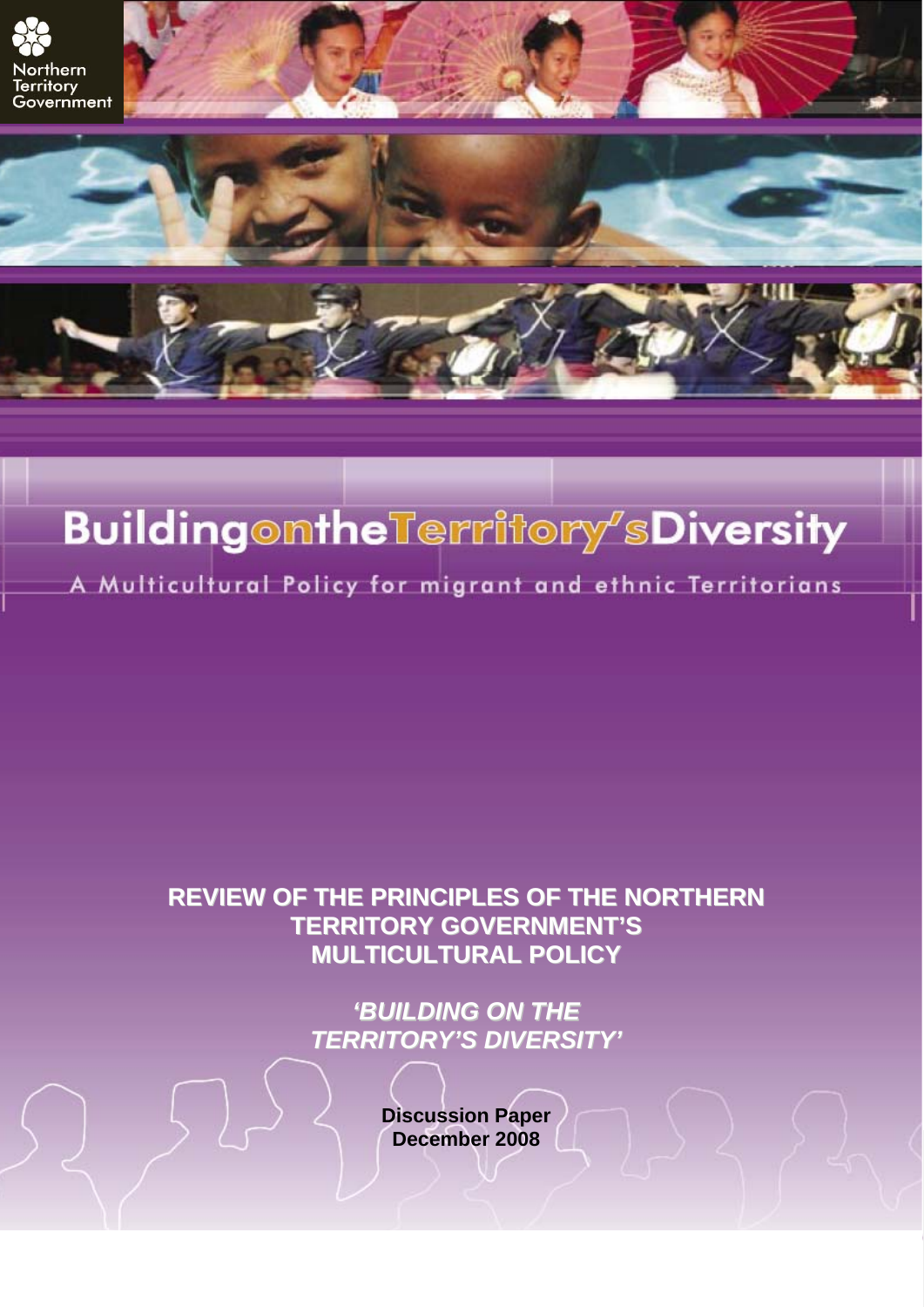

## **What is Multiculturalism?**

"The term Australian multiculturalism summarises the way we address the challenges and opportunities of our cultural diversity. It is a term which recognises and celebrates Australia's cultural diversity. It accepts and respects the right of all Australians to express and share their individual cultural heritage within an overriding commitment to Australia and the basic structures and values of Australian society. These are the Constitution, Parliamentary democracy, freedom of speech and religion, English as the national language, the rule of law, tolerance, and equality, including equality of sexes."

> *- A New Agenda for Multicultural Australia* **Commonwealth, December 1999**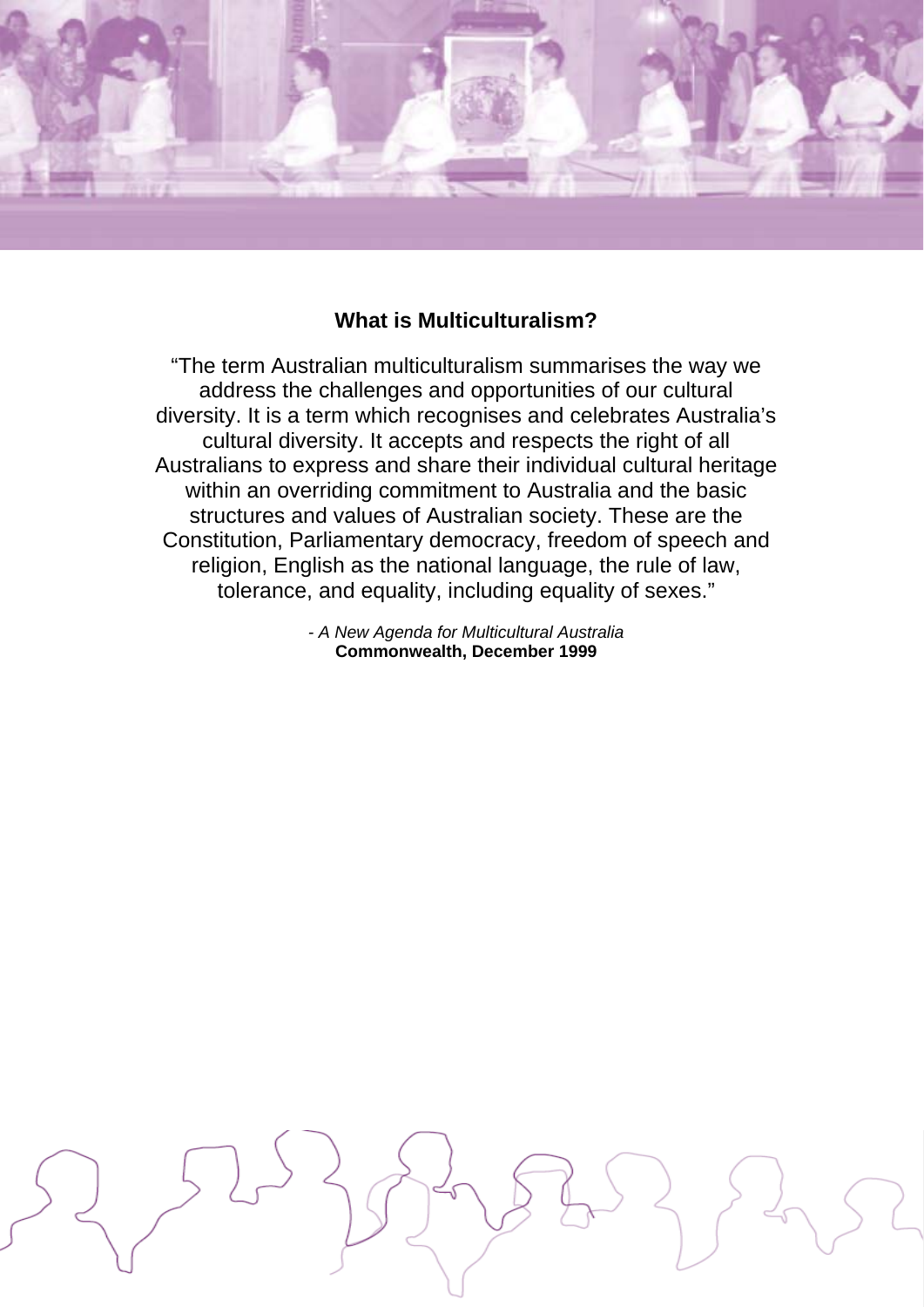

### **Background**

The Northern Territory is home to people from more than 100 different ethnic backgrounds. Such diversity has helped to create a vibrant and active multicultural community

On 3 February 2005, the Northern Territory Government launched the Northern Territory's first Multicultural Policy, *'Building on the Territory's Diversity'.* 

This policy was developed following extensive community consultations that included a Discussion Paper, survey forms, public meetings, workshops and meetings with community groups and leaders.

The policy outlines principles which maintain and build on the Territory's multicultural success and to which the Government is committed. The principles are:

- Valuing diversity
- Fair access
- Encouraging participation
- Mutual respect

The Government recognises that Policy Statements need to be reviewed regularly to ensure they reflect the current thinking and community expectations. On its launch, the Government committed to a review of its Multicultural Policy, 'Building on the Territory's Diversity', by 2009.

This discussion paper has been prepared to provide background to the review and guidelines for those wishing to make submissions. The Northern Territory Government's Multicultural Policy may be viewed at: http://www.dcm.nt.gov.au/dcm/multicultural/pdf/Multicultural\_Policy.pdf.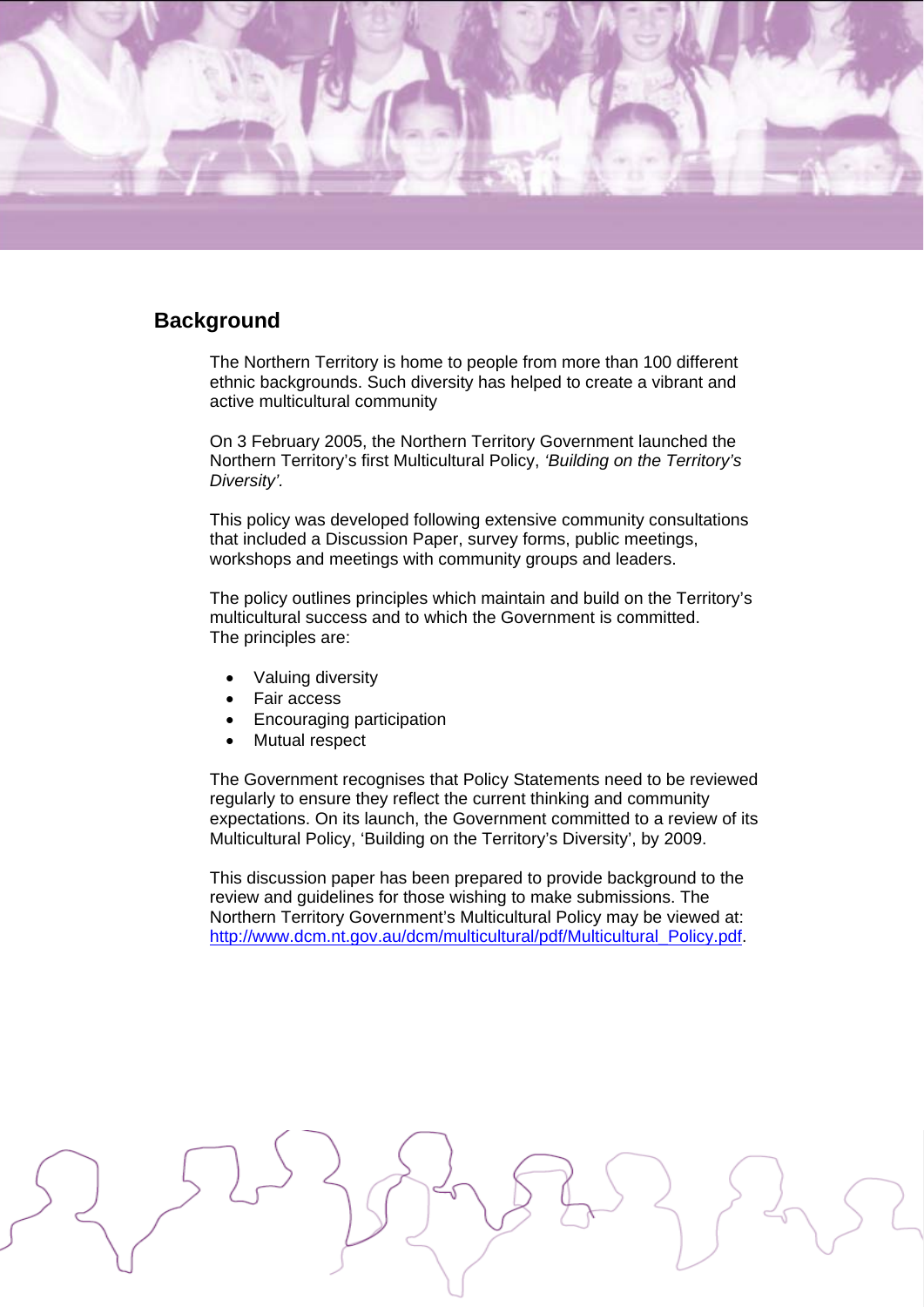

#### **Process**

As a courtesy to interested parties, the Department is advising, briefly, on the process to be followed during the Review.

Following the Minister's approval of the Review, a Discussion Paper will posted to the Office of Multicultural Affairs (OMA) website and made accessible to all interested parties.

During the Review period, senior officers from OMA will be in direct contact with key stakeholders to discuss the nature of the review and to gather information. As the Review is a review of the Government's existing Multicultural Policy, this process will allow OMA to gather data on procedural matters that fall outside of the scope of the Review.

On completion of the Review, all responses will be assessed by OMA and collated into a report to the Minister. This report will form the basis for the Government's revised Multicultural Policy.

OMA will conduct interviews with stakeholders following the Review to ensure that implementation of actions and activities by the Government to support the Policy are addressed.

## **The Office of Multicultural Affairs**

The Office of Multicultural Affairs (OMA), within the Department of the Chief Minister, is responsible for coordinating multicultural policy development and implementation across the Northern Territory Public Sector.

OMA's role is to promote the involvement of the Northern Territory's multicultural community in government decision-making processes and also to raise community awareness of government policies, services and programs.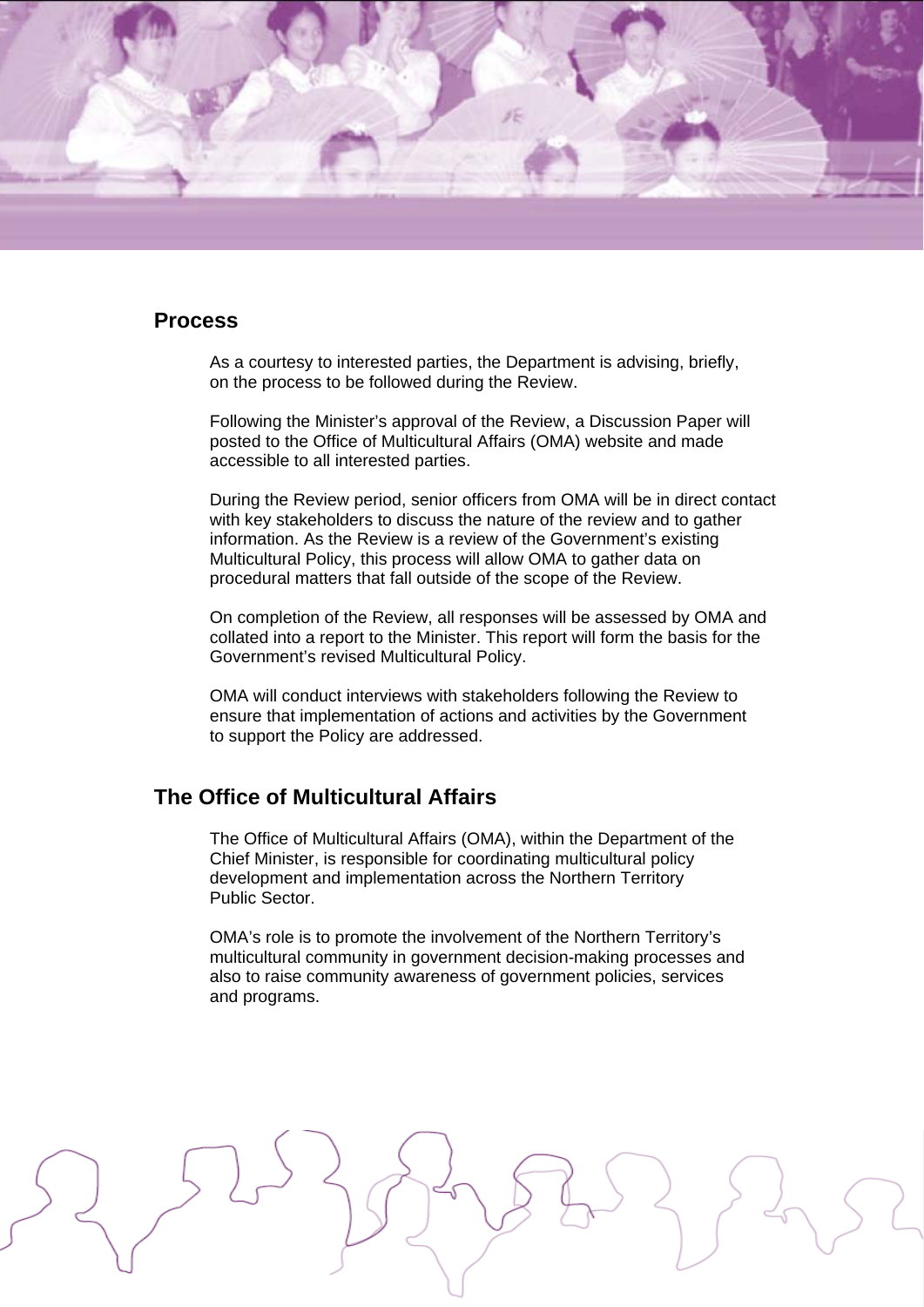

## **Objectives of the Northern Territory Government's Multicultural Policy**

Diversity is a part of living in the Territory. We all share each others culture in different ways.

The Government's vision, in introducing a Multicultural Policy was for the enhancement of a strong, confident and vibrant society and recognising our cultural and linguistic diversity is a key asset in achieving this vision.

The Multicultural Policy, *Building on the Territory's Diversity*, is about having an inclusive society where all Territorians have an equal opportunity, and responsibility, to contribute to Territory life.

It is important that through the policy and the actions of Government and the broader community, there is a demonstration of the success of multiculturalism within the general community.

The Government's Multicultural Policy seeks to ensure that all Territorians are treated with respect, dignity and without discrimination. It also seeks to give new migrants a basis for the feeling of comfort and security in the Territory and to enable Territorians the same level of comfort and acceptance of new migrants.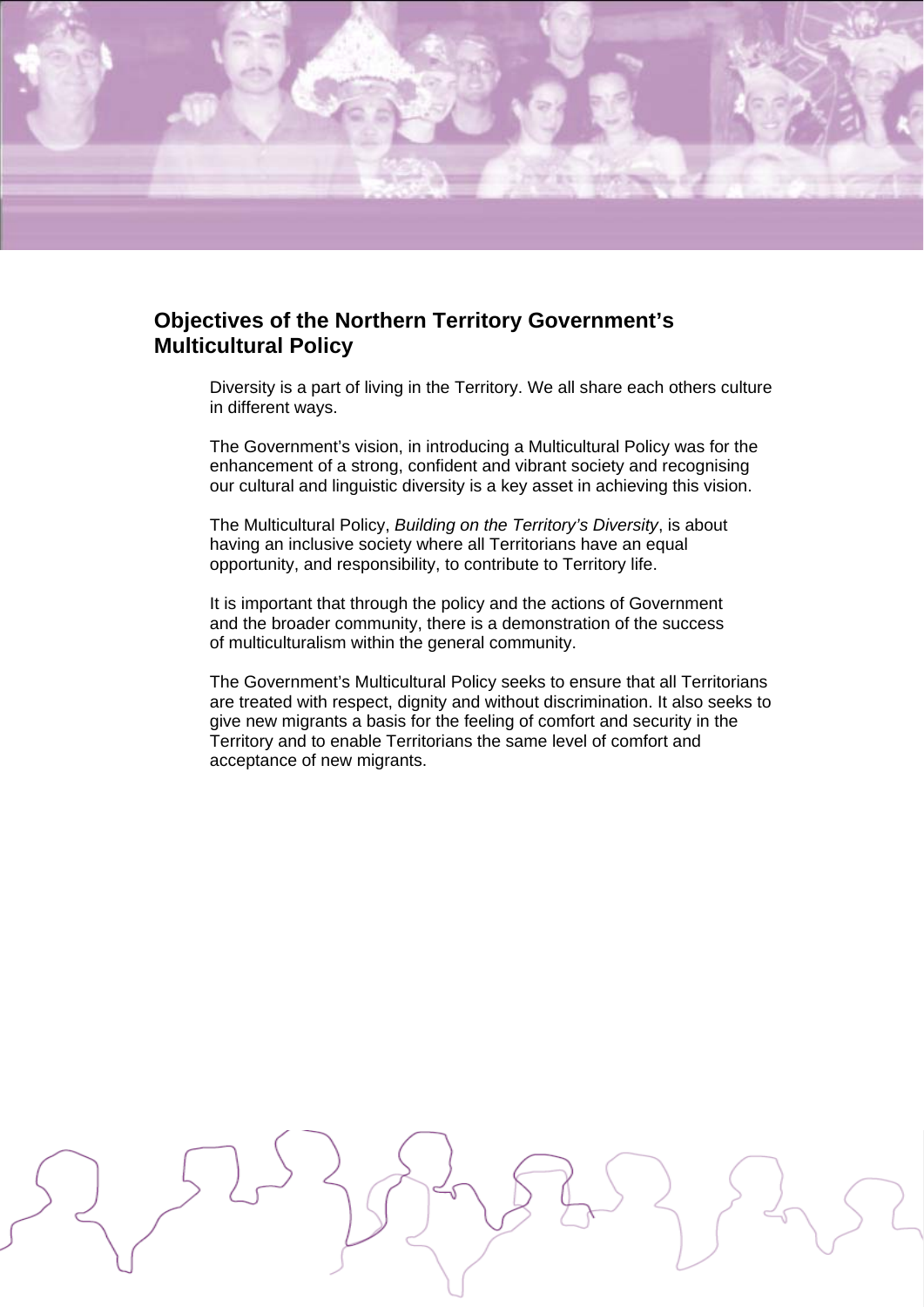

Under the Multicultural Policy, the Government is committed to four key principles. These principles will form the core of the review of the policy and the Government is seeking comment on their currency and relevance in today's society.

The four (4) principles upon which the government's Multicultural Policy is based are:

#### *Valuing Diversity*

The cultural and linguistic resources and skills of Territorians are valued as social and economic assets, and are recognised for the significant benefits diversity brings to the Territory as a whole.

#### *Fair Access*

All Territorians, regardless of their background, have a right to fair and equitable access to government services and programs, while recognising the different needs arising from Territorian's cultural and linguistic diversity.

#### *Encouraging Participation*

All Territorians have the same rights, responsibilities and opportunities to fully participate in the Territory's development.

#### *Mutual Respect*

The culture, language and religion (or spiritual beliefs) of Territorians are respected, within the overarching framework of Australia and Northern Territory laws and our social, political and legal institutions.

Details of the implementation of the Government's Multicultural policy and the initiatives undertaken are available through the Annual Reports which can be downloaded at www.nt.gov.au/dcm/multicultural/media.html.